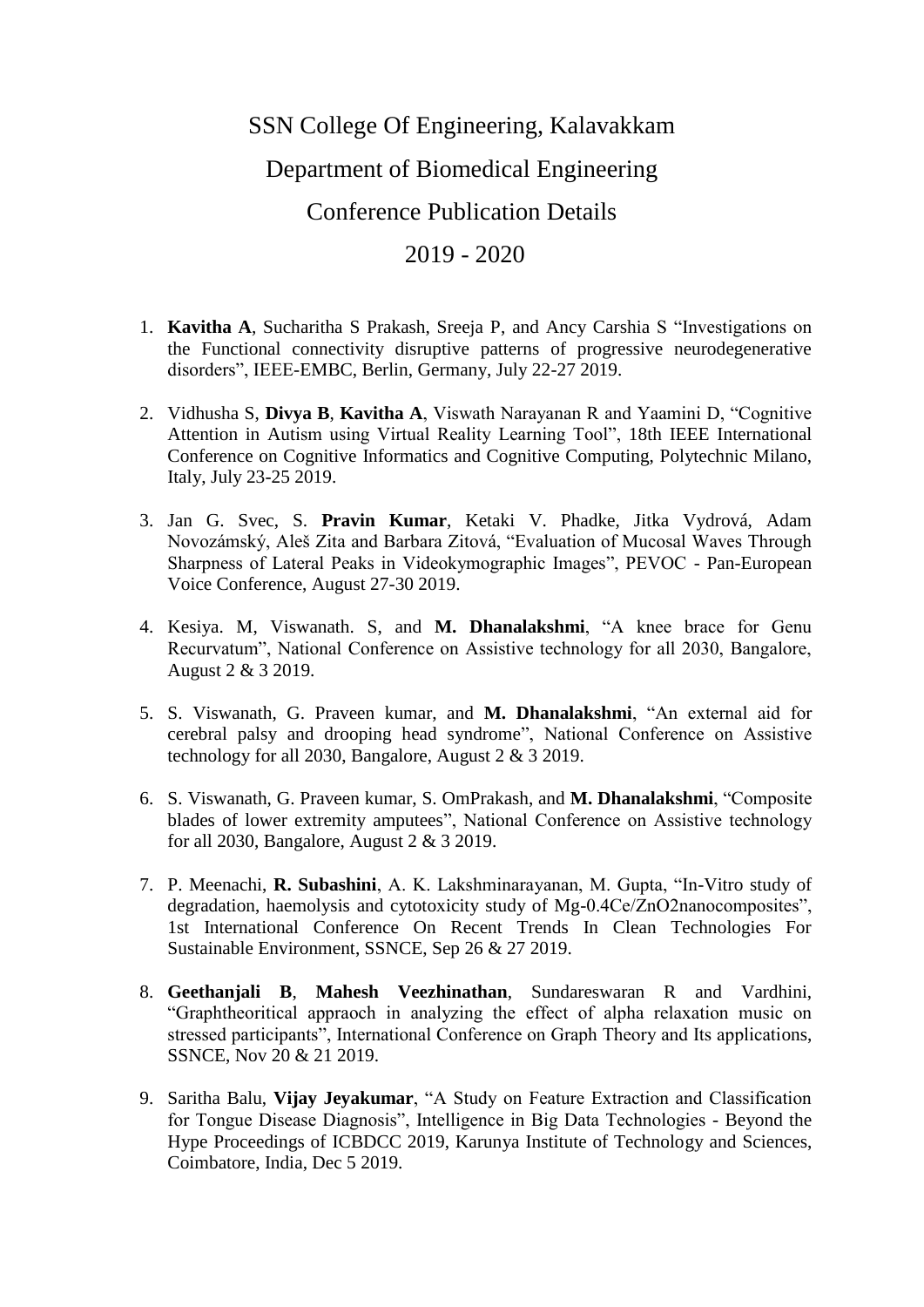- 10. **S Bagyaraj**, J Premaravindhan, Sanshanakrishnan R, Aishwarya R, Durgadevi SE, "Non Invasive Device for Extraction of Jugular Venous Pulse", International Conference on Engineering in. Medicine and Life Sciences (ICEMLS - 2019), PSG Tech, Coimbatore, Dec. 20 & 21 2019.
- 11. **S Bagyaraj**, Premaravindan J, Sandhanakrishnan R, Aishwarya R, Durgadevi SE, "Development of a Wearable Device for Monitoring Hypertension", International Conference on Engineering in. Medicine and Life Sciences (ICEMLS - 2019), PSG Tech, Coimbatore, Dec. 20 & 21 2019
- 12. S. Bulusu, **S. Pravin Kumar**, J. G. Svec, P. Aichinger, "Extracting Vocal Fold Kinematic Parameters From Videokymograms Via Simulation Of Clinically Observed Data", International Workshop, Models and Analysis of Vocal Emissions for Biomedical Applications, MAVEBA 2019, Firenze, Italy, December 17-19, 2019.
- 13. Chrisilla S, Anna Masciantonio, **Divya B**, Vidhusha S, **Kavitha A**, "Effect of Virtual Reality on the EEG Sub-Band Frequency Powers of Autistic and Controlgroups", 2020 IEEE Sixth International Conference on Biosignals, Images and Instrumentation, ICBSII 2020, SSNCE, Chennai, Feb 27-28 2020.
- 14. **Bagyaraj S** and Sindhuja Mary S, "Study of EMG and fNIRS signals for various muscle activities", Indo-US International conference on Bioengineering and Regenerative medicine (ICBR 2020), organised by School of Biochemical Engineering, Indian Institute of Technology (BHU), Varanasi, Feb 27-29, 2020.
- 15. **Arun Karthick S** and Gundhavi Devi, "Fabrication of Collagen, Platelet Rich Plasma, Ag Nanocomposite for wound healing applications", Indo-US International conference on Bioengineering and Regenerative medicine (ICBR 2020), organised by School of Biochemical Engineering, Indian Institute of Technology (BHU), Varanasi, Feb 27-29, 2020.
- 16. Gayathiri. R. R, Bhuvana Devi.M, G. Aghil Kavya, **Mahesh Veezhinathan**, **B. Geethanjali**, "EEG based Visualization and Analysis of Emotional processing in Major Depressive Disorder", ICACCS 2020 - sixth IEEE International Conference on Advanced Computing and Communication Systems, Sri Eshwar College of Engineering, Tamilnadu, March 6-7, 2020.
- 17. Sakthivel Sukeerthi, **Mahesh Veezhinathan**, **Geethanjali. B**, "Analysing the Cognitive load for Monolinguals using EEG", ICACCS 2020 - sixth IEEE International Conference on Advanced Computing and Communication Systems, Sri Eshwar College of Engineering, Tamilnadu, March 6-7, 2020.
- 18. SB Shamena Selas, **J Vijay**, **S Arun Karthick**, S Saraswathi, "Preparation and Analysis of Nano materials for Smart textile in Continuous Monitoring of Physiological Parameters", 2020 5th International Conference on Devices, Circuits and Systems (ICDCS) at Karunya Institute of Technology and Sciences, Coimbatore, March 5-6, 2020.